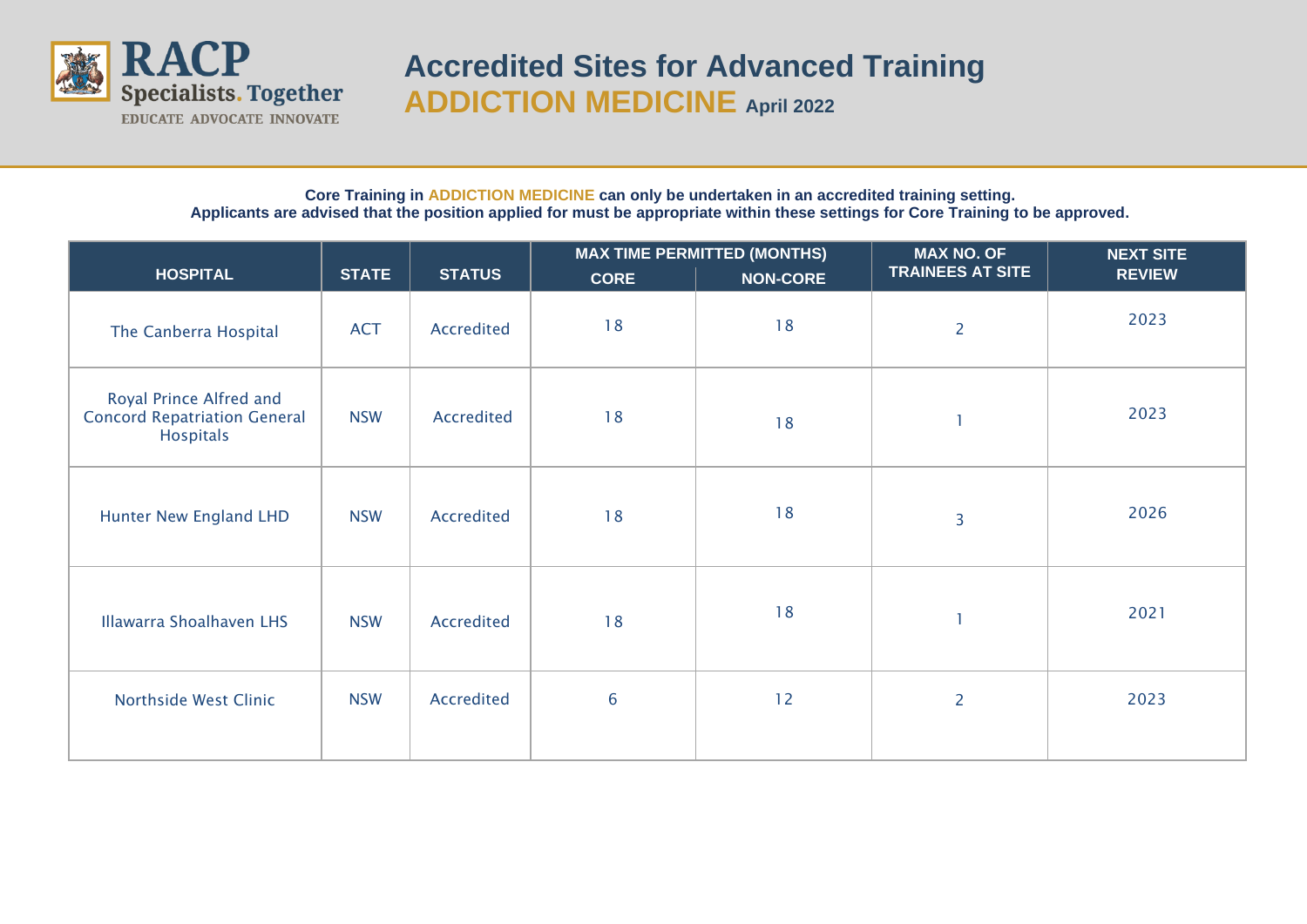|                                                         |              |                   |                 | <b>MAX TIME PERMITTED (MONTHS)</b> | <b>MAX NO. OF</b><br><b>TRAINEES AT SITE</b> | <b>NEXT SITE</b> |
|---------------------------------------------------------|--------------|-------------------|-----------------|------------------------------------|----------------------------------------------|------------------|
| <b>HOSPITAL</b>                                         | <b>STATE</b> | <b>STATUS</b>     | CO<br><b>RE</b> | <b>NON-CORE</b>                    |                                              | <b>REVIEW</b>    |
| <b>Justice Health</b>                                   | <b>NSW</b>   | <b>Accredited</b> | 18              | 18                                 | $\overline{2}$                               | 2023             |
| <b>Kirketon Road Centre</b>                             | <b>NSW</b>   | Accredited        | $6\phantom{a}$  | 18                                 | $\overline{2}$                               | 2024             |
| Nepean Hospital                                         | <b>NSW</b>   | Accredited        | 18              | 18                                 | $\overline{2}$                               | 2023             |
| Northern Sydney Drug and<br><b>Alcohol Service</b>      | <b>NSW</b>   | Accredited        | 18              | 18                                 | $\overline{3}$                               | 2026             |
| <b>Riverlands Drug and Alcohol</b><br><b>Services</b>   | <b>NSW</b>   | Accredited        | 18              | 18                                 | $\mathbf{1}$                                 | 2023             |
| South Eastern Sydney LHD                                | <b>NSW</b>   | Accredited        | 18              | 18                                 | 5                                            | 2023             |
| South Western Sydney LHD<br><b>Drug Health Services</b> | <b>NSW</b>   | Accredited        | 18              | 18                                 | $\overline{3}$                               | 2026             |
| <b>St Vincent's Hospital</b>                            | <b>NSW</b>   | Accredited        | 18              | 6                                  | $\overline{2}$                               | 2023             |
| <b>Western Sydney LHD</b>                               | <b>NSW</b>   | Accredited        | 18              | 18                                 | 5                                            | 2023             |
| Ministry of Health                                      | <b>NSW</b>   | Accredited        |                 | $6\phantom{a}$                     | $\overline{2}$                               | 2024             |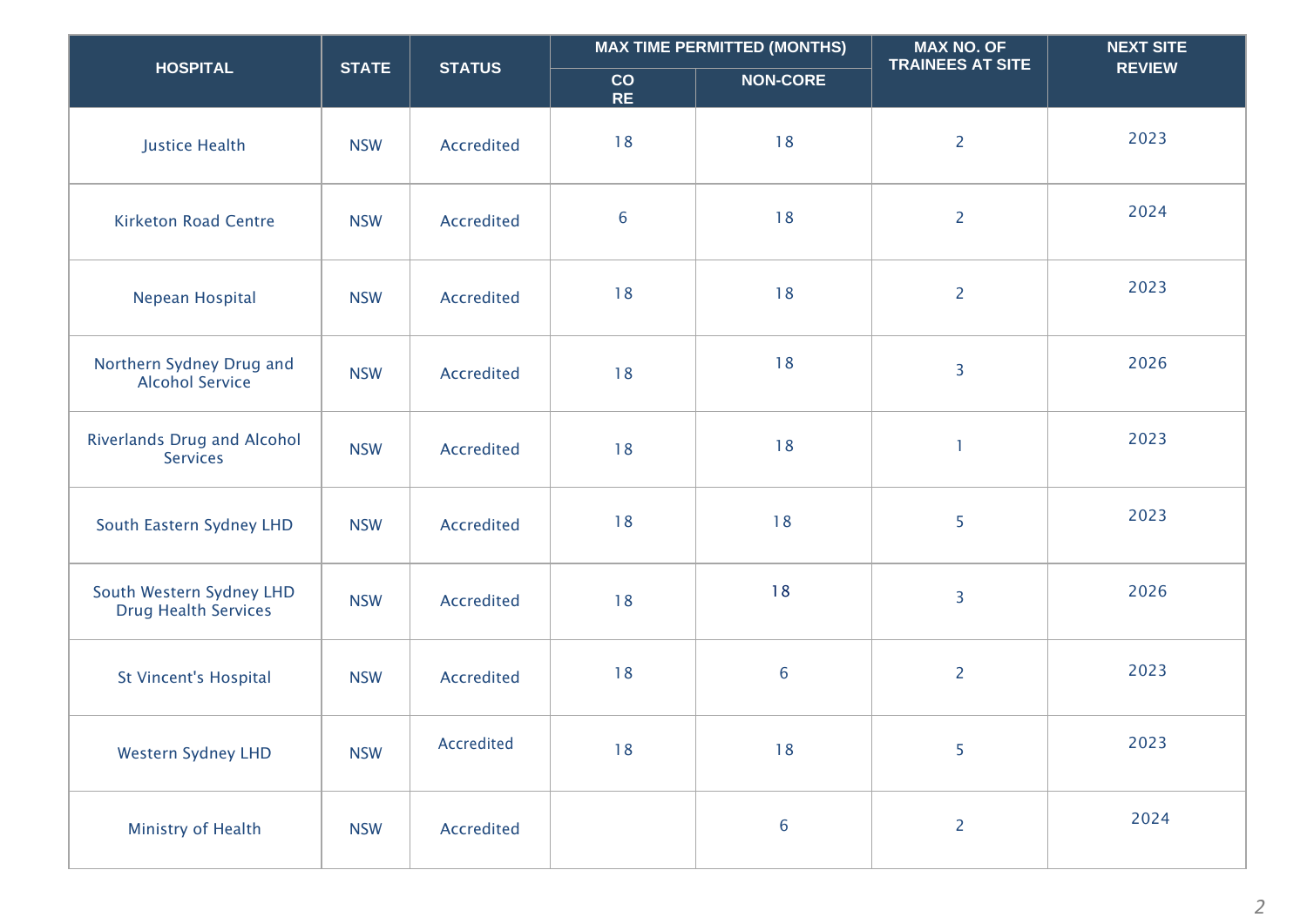| <b>Alice Springs Hospital</b> | <b>NT</b> | Accredited | 18 | 18 | 2022 |
|-------------------------------|-----------|------------|----|----|------|
| <b>Royal Darwin Hospital</b>  | <b>NT</b> | Accredited | 18 | 18 | 2023 |

|                                                                                                 |              |               |             | <b>MAX TIME PERMITTED (MONTHS)</b> | <b>MAX NO. OF</b>       | <b>NEXT SITE</b> |  |
|-------------------------------------------------------------------------------------------------|--------------|---------------|-------------|------------------------------------|-------------------------|------------------|--|
| <b>HOSPITAL</b>                                                                                 | <b>STATE</b> | <b>STATUS</b> | <b>CORE</b> | <b>NON-CORE</b>                    | <b>TRAINEES AT SITE</b> | <b>REVIEW</b>    |  |
| Metro North Brisbane Health<br>Service                                                          | <b>QLD</b>   | Accredited    | 18          | 18                                 | 3                       | 2023             |  |
| Metro South Brisbane Health<br>Service                                                          | <b>QLD</b>   | Accredited    | 18          | 18                                 | $\overline{2}$          | 2023             |  |
| Toowoomba Hospital<br><b>Alcohol and Other Drugs</b><br>Service                                 | <b>QLD</b>   | Accredited    | 18          | $6\phantom{1}6$                    |                         | 2026             |  |
| Wide Bay Hospital<br>and Health Service<br>(Bundaberg, Maryborough and<br>Hervey Bay Hospitals) | <b>QLD</b>   | Accredited    | 18          | 18                                 | $\overline{2}$          | 2024             |  |
| <b>Ipswich Hospital</b>                                                                         | <b>QLD</b>   | Accredited    | 18          | 18                                 | $\overline{2}$          | 2024             |  |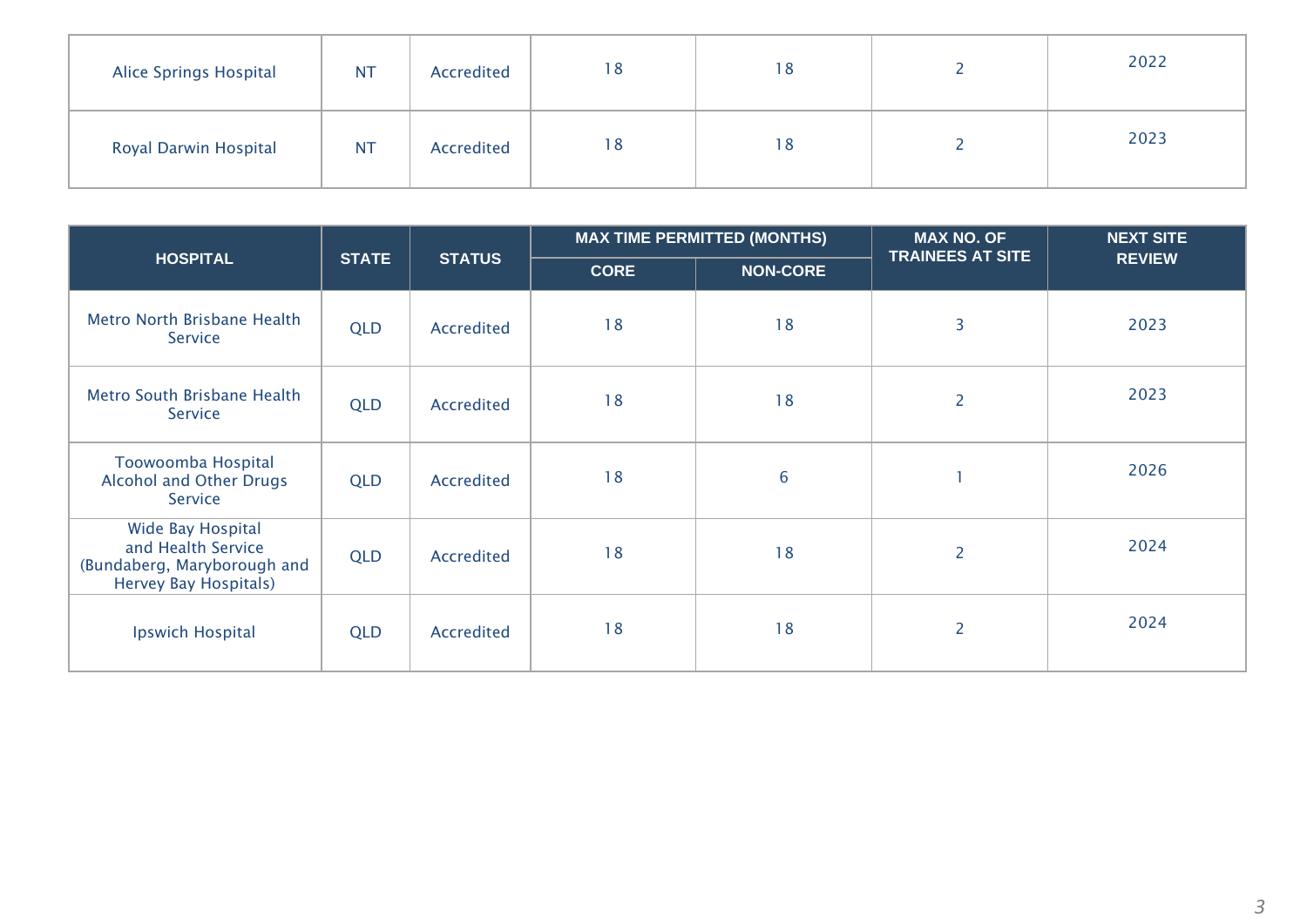| Drug and Alcohol Services of<br>South Australia                        | <b>SA</b>  | Conditionally<br>Accredited | 18 | 18 | 5      | 2022 |
|------------------------------------------------------------------------|------------|-----------------------------|----|----|--------|------|
| Goulburn Valley Alcohol and<br><b>Drug Service</b>                     | <b>VIC</b> | Accredited                  | 18 | 18 | 1      | 2024 |
| <b>St Vincent's Hospital</b>                                           | <b>VIC</b> | Accredited                  | 18 | 18 | 5      | 2026 |
| <b>Turning Point</b><br>Eastern Health                                 | <b>VIC</b> | Accredited                  | 18 | 18 | 4.4FTE | 2026 |
| <b>Western Health</b><br>(Footscray Hospital,<br>Co-Health Innerspace) | <b>VIC</b> | Accredited                  | 18 | 18 | 3      | 2026 |
| <b>Melbourne Health</b>                                                | <b>VIC</b> | Accredited                  | 18 | 18 | 1.6FTE | 2026 |

| <b>HOSPITAL</b>                                          |              |               |             | <b>MAX NO. OF</b><br><b>MAX TIME PERMITTED (MONTHS)</b><br><b>TRAINEES AT SITE</b> | <b>NEXT SITE</b> |               |
|----------------------------------------------------------|--------------|---------------|-------------|------------------------------------------------------------------------------------|------------------|---------------|
|                                                          | <b>STATE</b> | <b>STATUS</b> | <b>CORE</b> | <b>NON-CORE</b>                                                                    |                  | <b>REVIEW</b> |
| <b>Next Step Drug and Alcohol</b><br>Services East Perth | <b>WA</b>    | Accredited    | 18          | 18                                                                                 | b                | 2022          |
| <b>Alcohol and Drug Services</b><br>Tasmania             | <b>TAS</b>   | Accredited    | 18          | 18                                                                                 |                  | 2022          |